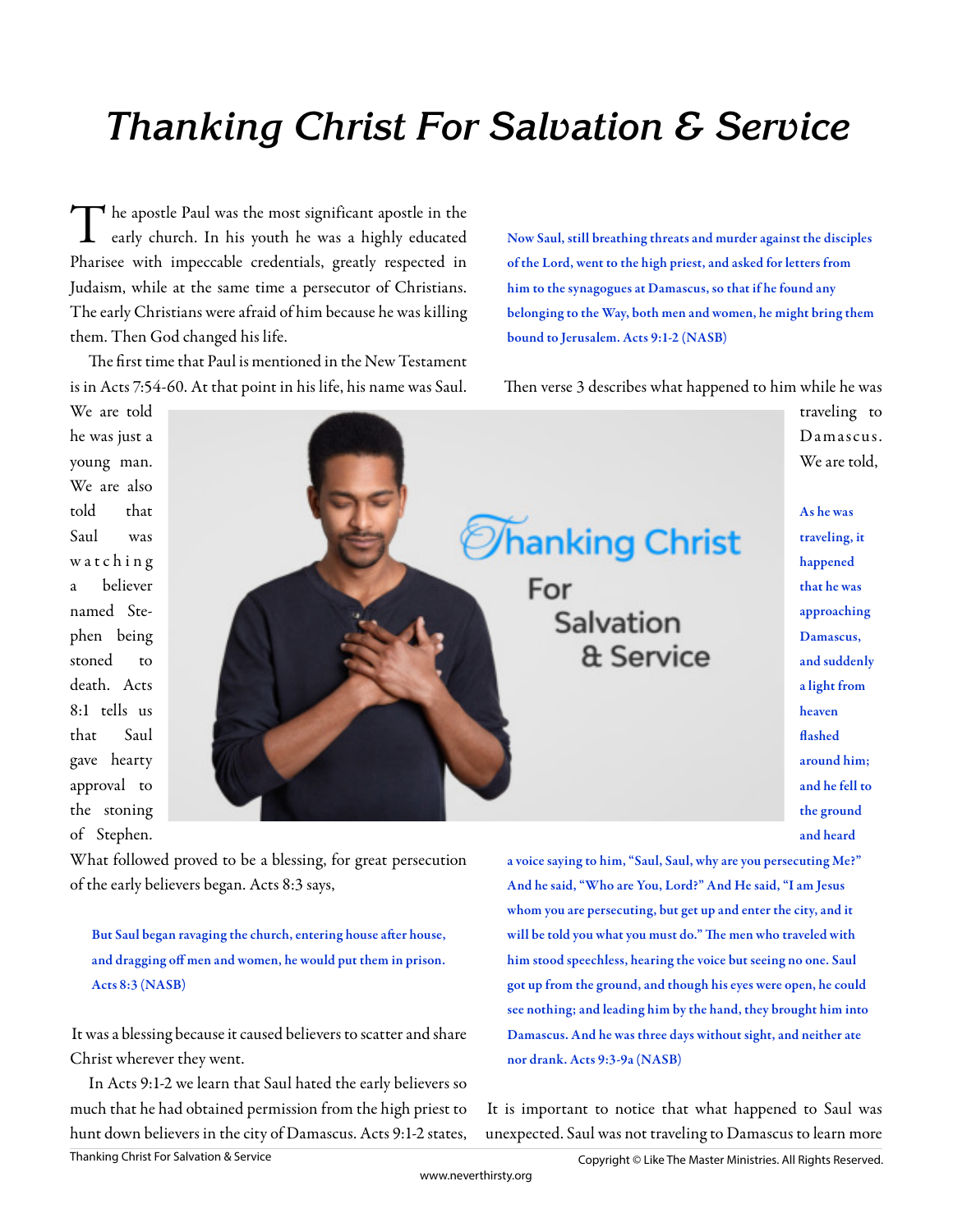about Christ. He was not a seeker. He did not want to believe in Jesus. According to Philippians 3:4-6, Paul was not worried that he was going to hell. In fact, the passage reveals that Paul thought he was more than a good man. He was a Pharisee with impeccable credentials. Listen to what he thought about himself before he became a believer in Jesus Christ.

... although I myself might have confidence even in the flesh. If anyone else has a mind to put confidence in the flesh, I far more: circumcised the eighth day, of the nation of Israel, of the tribe of Benjamin, a Hebrew of Hebrews; as to the Law, a Pharisee; as to zeal, a persecutor of the church; as to the righteousness which is in the Law, found blameless. Philippians 3:4-6 (NASB)

Then in Galatians 1:13-16, we learn this about Paul. He said,

For you have heard of my former manner of life in Judaism, how I used to persecute the church of God beyond measure and tried to destroy it; and I was advancing in Judaism beyond many of my contemporaries among my countrymen, being more extremely zealous for my ancestral traditions. But when God, who had set me apart even from my mother's womb and called me through His grace, was pleased to reveal His Son in me so that I might preach Him among the Gentiles . . . Galatians 1:13-16 (NASB)

Paul was a very impressive Pharisee before he was saved.

Those who claim that God did not choose men and women before the foundation of the world to be saved have a serious problem with these events described in the books of Acts, Galatians, and Philippians. Paul hated Christians. He wanted to kill them. He wanted to eliminate these people. He thought he was a good man. He thought he was going to heaven. He was defending Judaism. Saul did not choose to believe in Christ. Instead, Jesus chased him down and changed his life!

Later in Acts 22:6-16, Paul shared more of his conversation when he was speaking to a crowd of Jews. He did again in Acts 26:9-23. If we look at verses 9-18 in this chapter we discover the instructions that were given to Paul by Christ. Paul wrote these words,

to the name of Jesus of Nazareth. "And this is just what I did in Jerusalem; not only did I lock up many of the saints in prisons, having received authority from the chief priests, but also when they were being put to death I cast my vote against them. And as I punished them often in all the synagogues, I tried to force them to blaspheme; and being furiously enraged at them, I kept pursuing them even to foreign cities.

While so engaged as I was journeying to Damascus with the authority and commission of the chief priests, at midday, O King, I saw on the way a light from heaven, brighter than the sun, shining all around me and those who were journeying with me. "And when we had all fallen to the ground, I heard a voice saying to me in the Hebrew dialect, 'Saul, Saul, why are you persecuting Me? It is hard for you to kick against the goads.' And I said, 'Who are You, Lord?' And the Lord said, 'I am Jesus whom you are persecuting. But get up and stand on your feet; for this purpose I have appeared to you, to appoint you a minister and a witness not only to the things which you have seen, but also to the things in which I will appear to you; rescuing you from the Jewish people and from the Gentiles, to whom I am sending you, to open their eyes so that they may turn from darkness to light and from the dominion of Satan to God, that they may receive forgiveness of sins and an inheritance among those who have been sanctified by faith in Me.'" Acts 26:9-18 (NASB)

The word that I would use to describe Paul's conversion is amazing. It is clear that his conversion was not his idea. Paul did not choose to believe in Jesus. Later Paul wrote that those who become believers, became believers because God chose them for salvation. Ephesians 1:4 says that God chose believers before the foundation of the world. That included Paul and it includes those of us who are believers. The message of Scripture is that he believed in Christ because God chose him, called him (Romans 8:29), and Ephesians 2:8-9 says God gave him the faith to believe. Paul wrote this later in Ephesians 2:8-9,

For by grace you have been saved through faith; and that not of yourselves, it is the gift of God; not as a result of works, so that no one may boast. Ephesians 2:8-9 (NASB)

So then, I thought to myself that I had to do many things hostile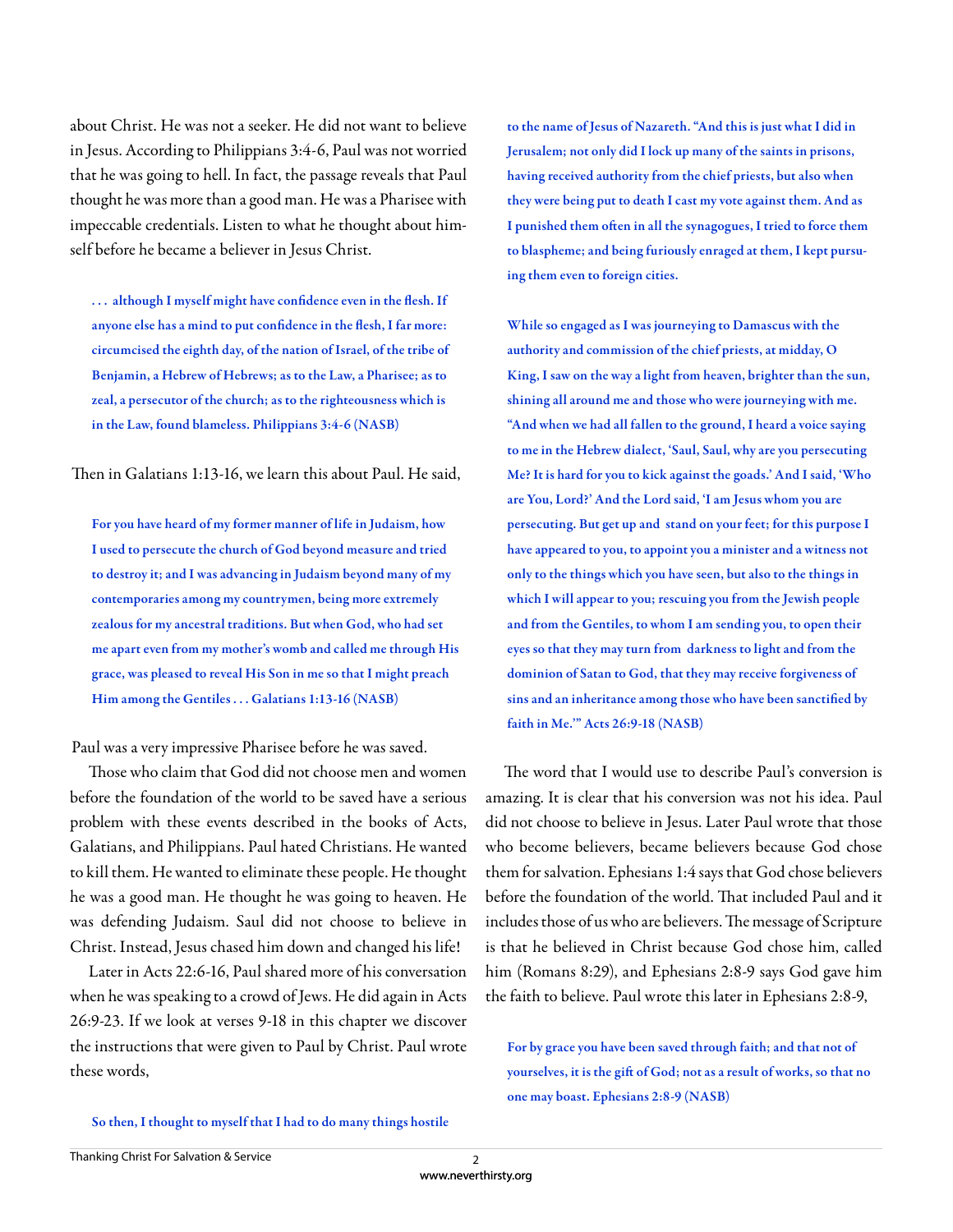When Paul wrote these words, he finally understood that religious works did not save him. In fact, what he was doing would have sent him to hell. Works do not save people. Christ gave him the faith as a gift. He was saved, not because he was a good man, but because Christ wanted him to become a believer and an apostle. Other passages that teach that God gives us faith are Acts 3:16 and 2 Peter 1:1.

This brings us to our study in 1 Timothy 1:12-17. Our study is about the apostle Paul. He is writing a letter to Timothy, who is a pastor in the city of Ephesus. He has just warned Timothy to stop false teachers from teaching in the church. Now Paul explodes in thankfulness for Christ for several things. In the process, he affirms that Christ came into the world to save sinners. Then Paul concludes with a benediction to God the Father.

**Christ Saves & Empowers For Ministry.** Verse 12 records Paul's first praise to Christ. He said,

I thank Christ Jesus our Lord, who has strengthened me, because He considered me faithful, putting me into service . . . 1 Timothy 1:12 (NASB)

The Greek word that Paul used for "thank" is *charis*. This Greek word occurs first in the sentence. That is, he literally said, "Thankfulness have I." Now Paul did not normally use the word *charis* when he expressed thankfulness in his other letters. He used another word. On this occasion he selected the word *charis* which also means "grace." It appears that Paul used *charis* to cause the reader to also think about what the grace of God had done for him and for us. Then he mentioned three things for which he was thankful. He thanked Christ Jesus for strengthening him, considering him to be faithful, and putting him into service.

*Thankful Christ Strengthened Him.* The word "strengthened" has the meaning of "to make someone able" or "to enable." Th at is, Christ Jesus had enabled him to do two things. First, to live the Christian life (2 Corinthians 9:8), and, secondly, to fulfill the service given to him. Notice that Paul did not emphasize his ministry. He emphasized that Christ had enabled him to live as a believer and to do the ministry assigned to him. Romans 5:2 says that we are living this grace.

God gives a believer a responsibility. By grace God enables that believer to do it. Christ never deserts us unless we disqualify ourselves by sinning. That is how we are to understand Philippians 4:13 which says,

## I can do all things through Him who strengthens me. Philippians 4:13 (NASB)

Another important passage to remember is Philippians 2:12- 13. In verse 12 believers are told to work out their salvation and verse 13 says that it is actually God who helps us. So, Christ Jesus helps us live the Christian life and helps us do the ministry. That is Paul's message. Christ Jesus strengthens us. In 2 Timothy 4:17 Paul wrote this,

But the Lord stood with me and strengthened me, so that through me the proclamation might be fully accomplished, and that all the Gentiles might hear; and I was rescued out of the lion's mouth. 2 Timothy 4:17 (NASB)

That is, Christ Jesus gave him the strength he needed to be righteous and to do the ministry.

*Thankful Christ Considered Him Trustworthy*. The second thing that Paul thanked Christ Jesus was that Christ considered Paul to be faithful. The word "faithful" does not refer to faith but to "trustworthy." Now someone might think Paul was saying that Christ thought he was a trustworthy servant. But when we read other statements that Paul made about himself, we learn that is not what Paul was saying. Let's look at two important passages.

The first one is 1 Corinthians 4:1-2. Paul wrote,

Let a man regard us in this manner, as servants of Christ and stewards of the mysteries of God. In this case, moreover, it is required of stewards that one be found trustworthy. 1 Corinthians 4:1-2 (NASB)

The word that Paul used here for "trustworthy" is the same word that is translated as "faithful" in our verse in 1 Timothy 1:12. Paul's point was that a servant of Christ is to be found faithful or trustworthy.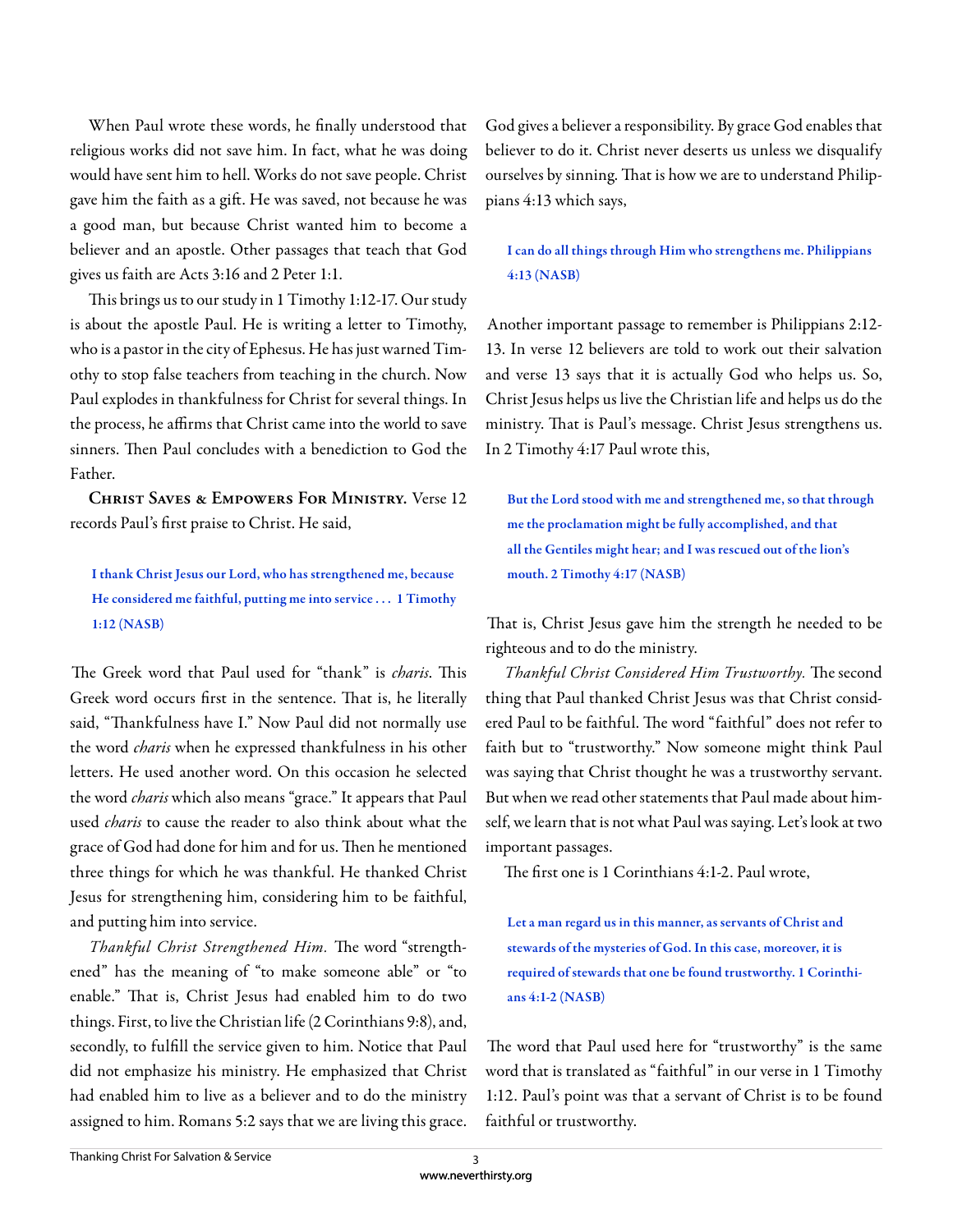The second passage is 1 Corinthians 7:25. This verse adds that a servant of the Lord is made trustworthy by Christ.

Now concerning virgins I have no command of the Lord, but I give an opinion as one who by the mercy of the Lord is trustworthy. 1 Corinthians 7:25 (NASB)

So Paul's point was that a servant of God is to strive to be faithful; but it is by the grace of Christ Jesus that he was made trustworthy. That is why he was considered trustworthy. Paul was not praising himself. If Paul was praising himself, then how could he thank Christ? Where is the grace of Christ? How could he thank Christ for something he had earned?

*Thankful Christ Put Him Into Service.* Next, Paul thanked Christ Jesus for putting him into service. Here Paul was referring to both his salvation and his apostleship. We have already learned that Paul did not want to become a Christian. He did not want to serve Christ as an apostle either. It was Christ's idea to make him a believer and an apostle. Everything happened on the same unknown day, in the same location on the road to Damascus, and at the same moment in time. At one moment in time by the grace of Christ Jesus, Paul was saved, put into service, strengthened, and made trustworthy. It all happened on that lonely road to Damascus. Paul did not earn any of this. It was all by the grace of Christ Jesus. So, Paul thanked Him.

**CHRIST SHOWS MERCY.** This becomes even clearer in verse 13. Paul wrote,

## . . . even though I was formerly a blasphemer and a persecutor and a violent aggressor. 1 Timothy 1:13a (NASB)

Paul described himself with three words: blasphemer, persecutor, and violent aggressor. We have already learned from Acts 26:11 that he tried to force the early believers to blaspheme Christ. If he did that, then surely he had also blasphemed Christ. We can only imagine the loud rants against Christ that he must have displayed. He was also a persecutor of the church and violent aggressor. He reminded the believers in Corinth, Galatia, and Philippi that he used to persecute the church (1 Corinthians 15:9; Galatians 1:13; Philippians 3:6).

Paul's point is simply this! He did not deserve anything! In fact, he deserved hell as he walked that lonely Damascus road before he saw the light from heaven.

CHRIST'S GRACE INCLUDES FAITH & LOVE. Then Paul explains why he was put into service. In verse 14, Paul explained.

Yet I was shown mercy because I acted ignorantly in unbelief; and the grace of our Lord was more than abundant, with the faith and love which are found in Christ Jesus. 1 Timothy 1:13b-14 (NASB)

Paul tells us why all of this happened to him. He says that he was shown mercy because he acted ignorantly in unbelief. When Paul says he acted ignorantly, he was not saying that because he did not understand who Christ was that he deserved salvation and his apostleship. His point was that he did not commit the unpardonable sin. He never came into full knowledge of Christ and rejected Him. That is, Paul was never an apostate. He was never an apostate because God the Father had chosen him from the foundation of the world to be saved.

So why was Paul shown mercy? Paul tells us. He was shown mercy because of the grace of Christ. Mercy flows from abundant grace!! Grace is described in Romans 11:6 as something we cannot earn.

But if it is by grace, it is no longer on the basis of works, otherwise grace is no longer grace. Romans 11:6 (NASB)

The ultimate definition of God's grace is the free display of His loving forgiveness upon believing sinners, because Christ died and was resurrected for our sins. From this abundant grace flows mercy. Grace is not like a slow leak from a water faucet. It is like the water gushing from a fire hydrant fully open. From grace gushes mercy. Mercy is defined as compassion on the undeserving who are in desperate need. This results in peace with God and freedom from guilt.

So, why did this happen to Paul? Ultimately, it is because of the grace of God (Ephesians 1:7). The grace of the Lord results in a sinner having faith and love. This is unbelievable news. Our faith in Christ will grow because of God's grace. Our love for each other will grow because of God's grace. That is why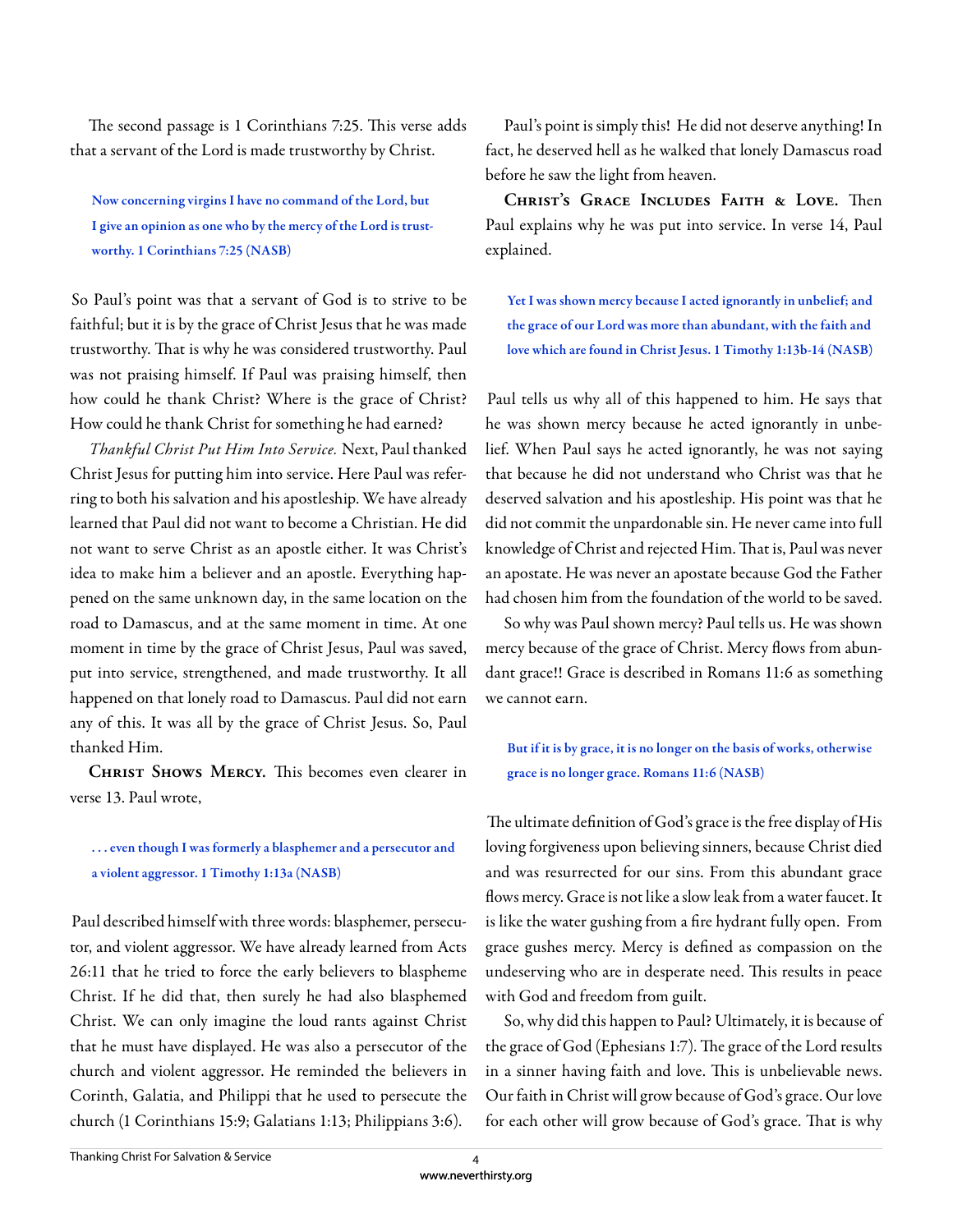the apostle John wrote this,

We know that we have passed out of death into life, because we love the brethren. He who does not love abides in death. 1 John 3:14 (NASB)

Faith and love are distinguishing characteristics of believers. **CHRIST CAME TO SAVE SINNERS.** Then Paul makes a statement that is now famous. He said,

It is a trustworthy statement, deserving full acceptance, that Christ Jesus came into the world to save sinners, among whom I am foremost of all. 1 Timothy 1:15 (NASB)

Paul will make five such statements in  $1 \& 2$  Timothy and Titus. This is the first one. It is a powerful statement. We have already talked about the word "trustworthy." It comes from the same Greek word that is translated as "faithful" in verse 12. Paul is saying that we can depend upon the statement he is about to make. So he adds, "Deserving full acceptance." The Greek word for "acceptance" means "to believe something is true." If we put it all together, Paul said that Christ came into the world to save sinners. Trust it. The second person of the trinity became flesh in order to die and be resurrected to save sinners.

There are several quotes from some early church fathers that I would like to read. The first is from Augustine who wrote these words about this verse,

There was no reason for Christ the Lord to come, except to save sinners. Eliminate diseases, eliminate wounds, and there is no call for medicine. If a great doctor has come down from heaven, a great invalid must have been lying very sick throughout the whole wide world. This invalid is the whole human race.  $^{\mathrm{l}}$ 

# His point is that Christ died for a sick world. Charles H. Spurgeon said,

The late venerable and godly Dr. Archibald Alexander of Princeton had been a preacher of Christ for sixty years and a professor of

divinity for forty. On his deathbed he was heard to say to a friend, "All my theology is reduced to this narrow compass - Jesus Christ came into the world to save sinners." $2^2$ 

He was correct. The sum-total of our faith is that Christ came to save sinners. That is the foundational principle of the faith. If Christ did not die for sinners, we should stop meeting. As Paul said, we are fools.

Paul said that he was the chief of sinners. People wonder how to understand his comment. I like John Chrysostom's statement. He said,

It is no humility to think that you are a sinner when you really are a sinner. But whenever one is conscious of having done many great deeds but does not imagine that he is something great in himself, that is true humility. When a man is like Paul and can say, "I have nothing on my conscience," and then can add, "But I am not justified by this," and can say again, "Christ Jesus came to save sinners of whom I am the chief," that is true humility. That man is truly humble who does exalted deeds but, in his own mind, sees himself as lowly.<sup>3</sup>

Paul was a very humble man. That was the work of Christ. **Christ's Perfect Patience Revealed.** Finally, Paul tells us why he was saved.

Yet for this reason I found mercy, so that in me as the foremost, Jesus Christ might demonstrate His perfect patience as an example for those who would believe in Him for eternal life. 1 Timothy 1:16 (NASB)

He was saved and we are saved for the glory of God. Romans 3:25 states that salvation reveals God's righteousness. Then this verse adds that salvation also reveals Christ's perfect patience with us. He is waiting and calling sinners to believe in Christ for the forgiveness of their sins.

**BENEDICTION.** Then Paul concludes with a benediction,

### Now to the King eternal, immortal, invisible, the only God, be

1. Augustine. Sermons 175.1. 30.

<sup>2.</sup> Roy B. Zuck. The Speaker's Quote Book. Kregel Publishing. 1997. p. 332.

<sup>3.</sup> John Chrysostom. On the Incomprehensible Nature of God. 5.6.40